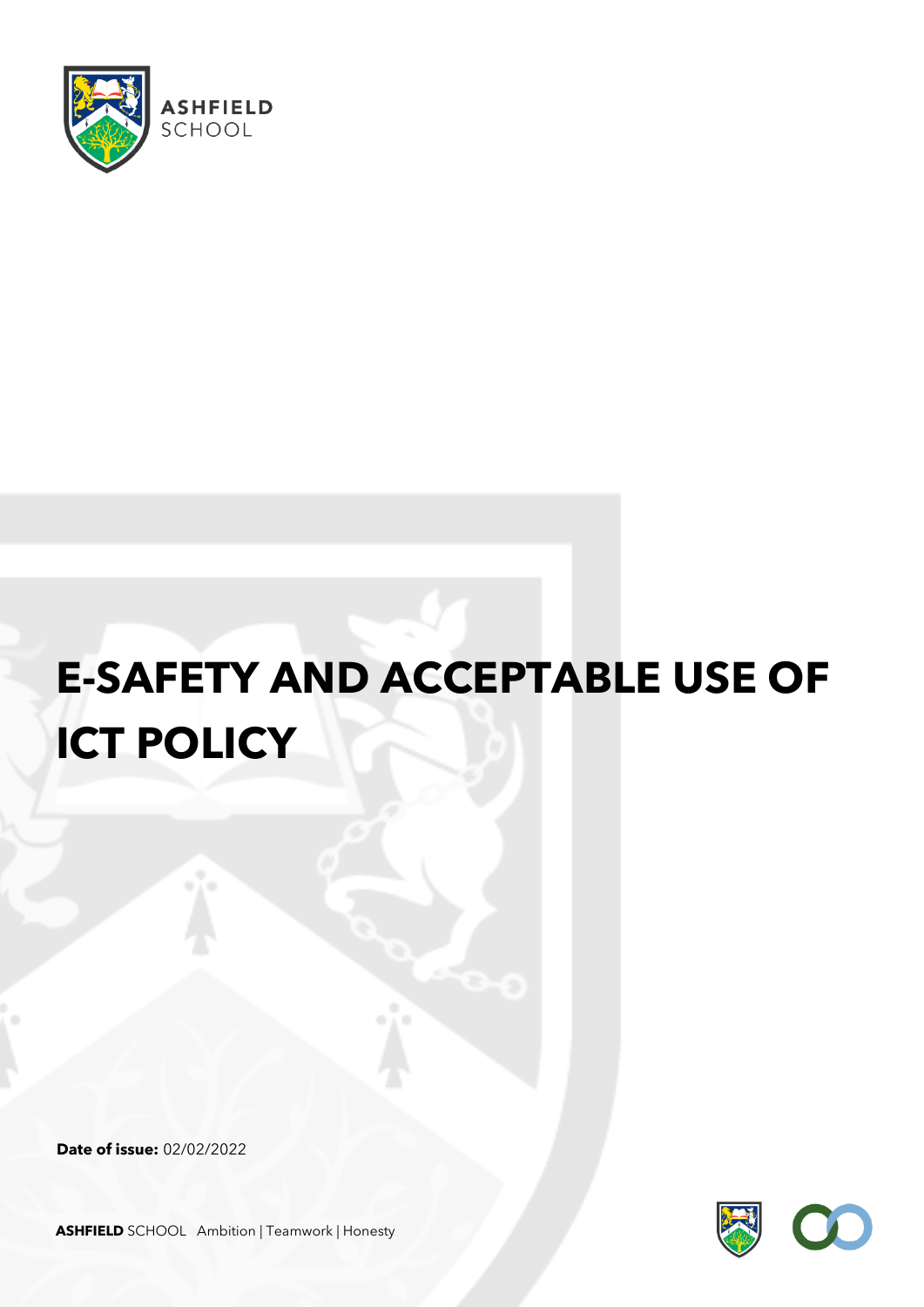# **1. Introduction and Overview**

## **Rationale**

#### **The purpose of this policy is to:**

- set out the key principles expected of all members of the school community at Ashfield School with respect to the use of ICT-based technologies.
- safeguard and protect the children and staff of Ashfield School.
- assist school staff working with children to work safely and responsibly with the Internet and other communication technologies and to monitor their own standards and practice.
- set clear expectations of behaviour and/or codes of practice relevant to responsible use of the Internet for educational, personal or recreational use.
- have clear structures to deal with online abuse such as cyberbullying which are cross referenced with other school policies.
- ensure that all members of the school community are aware that unlawful or unsafe behaviour is unacceptable and that, where appropriate, disciplinary or legal action will be taken.
- minimise the risk of misplaced or malicious allegations made against adults who work with students.

#### **The main areas of risk for our school community can be summarised as follows:**

#### **Content**

- exposure to inappropriate content, including online pornography, ignoring age ratings in games (exposure to violence associated with often racist language), substance abuse
- lifestyle websites, for example pro-anorexia/self-harm/suicide sites
- hate sites
- content validation: how to check authenticity and accuracy of online content

#### **Contact**

- grooming
- cyber-bullying in all forms
- identity theft (including 'frape' (hacking Facebook profiles)) and sharing passwords

#### **Conduct**

- privacy issues, including disclosure of personal information
- digital footprint and online reputation
- health and well-being (amount of time spent online (Internet or gaming))
- sexting (sending and receiving of personally intimate images) also referred to as SGII (self-generated indecent images)
- copyright (little care or consideration for intellectual property and ownership such as music and film)

# **Scope**

This policy applies to all members of Ashfield School community (including staff, students / pupils, volunteers, parents / carers, visitors, community users) who have access to and are users of school ICT systems, both in and out of School.

The Education and Inspections Act 2006 empowers Headteachers to such extent as is reasonable, to regulate the behaviour of students / pupils when they are off the *school* site and empowers members of staff to impose disciplinary penalties for inappropriate behaviour. This is pertinent to incidents of cyber-bullying, or other e-safety incidents covered by this policy, which may take place outside of the school, but is linked to new



**ASHFILED** SCHOOL Ambition | Teamwork | Honesty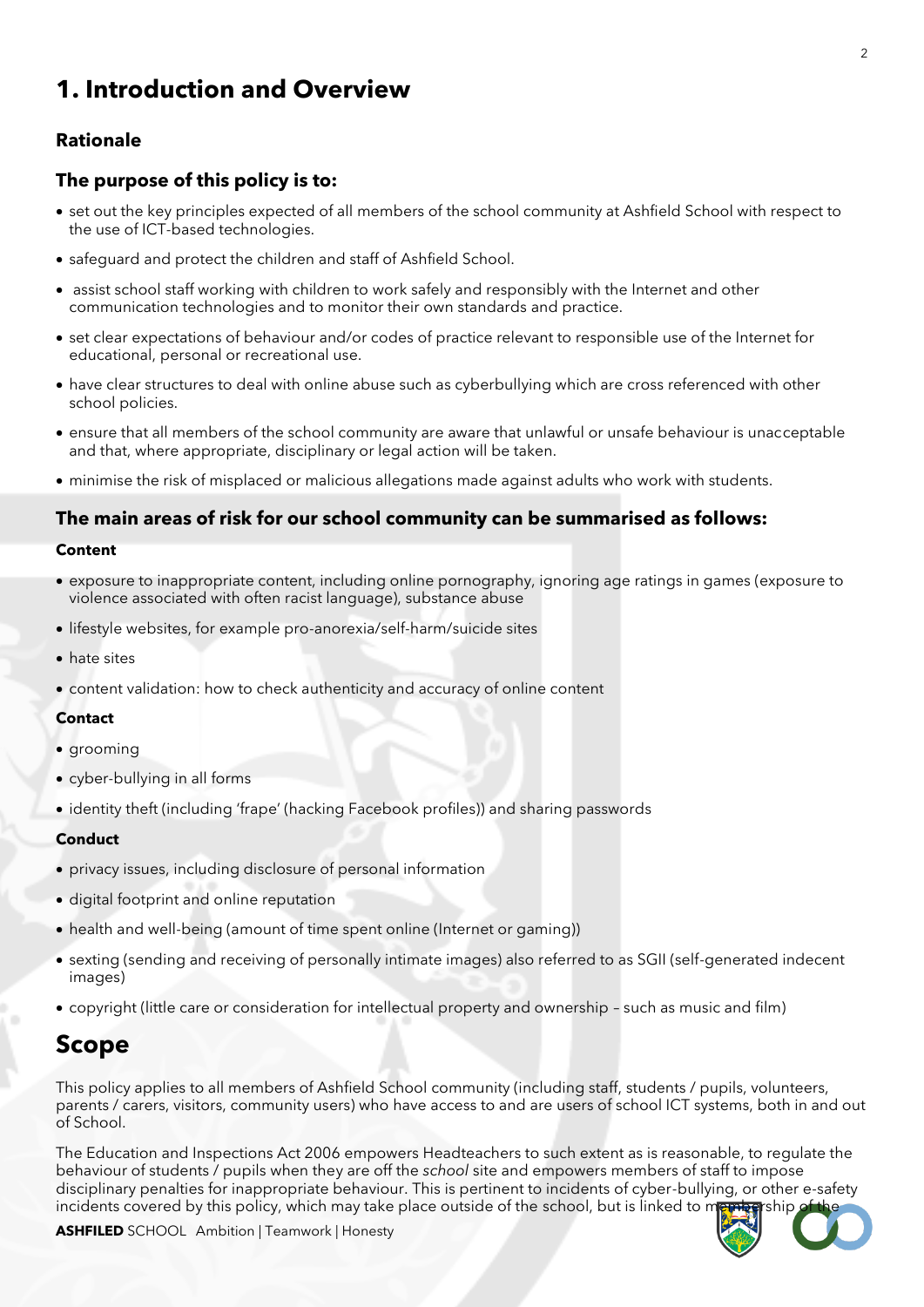school. The 2011 Education Act increased these powers with regard to the searching for and of electronic devices and the deletion of data (see appendix for template policy). In the case of both acts, action can only be taken over issues covered by the published Behaviour Policy.

The *school* will deal with such incidents within this policy and associated behaviour and anti-bullying policies and will, where known, inform parents / carers of incidents of inappropriate e-safety behaviour that take place out of school.

| Role                                                                         | <b>Key Responsibilities</b>                                                                                                                                                                                                                                                                                           |
|------------------------------------------------------------------------------|-----------------------------------------------------------------------------------------------------------------------------------------------------------------------------------------------------------------------------------------------------------------------------------------------------------------------|
| <b>Headteacher</b>                                                           | • To take overall responsibility for e-safety provision                                                                                                                                                                                                                                                               |
| <b>John Maher</b>                                                            | . To take overall responsibility for data and data security (SIRO)<br>• To ensure the school uses an approved, filtered Internet Service,<br>which complies with current statutory requirements                                                                                                                       |
|                                                                              | • To be responsible for ensuring that staff receive suitable training to<br>carry out their e-safety roles and to train other colleagues, as<br>relevant                                                                                                                                                              |
|                                                                              | • To be aware of procedures to be followed in the event of a serious<br>e-safety incident.                                                                                                                                                                                                                            |
|                                                                              | • To ensure that there is a system in place to monitor and support<br>staff who carry out internal e-safety procedures (e.g. network<br>manager)                                                                                                                                                                      |
| <b>E-Safety Co-ordinator</b><br>/ Designated Child<br><b>Protection Lead</b> | • takes day to day responsibility for e-safety issues and has a leading<br>role in establishing and reviewing the school e-safety policies /<br>documents                                                                                                                                                             |
| <b>Del Nicholls</b>                                                          | • promotes an awareness and commitment to e-safeguarding<br>throughout the school community                                                                                                                                                                                                                           |
| <b>Sally Marsh</b>                                                           | • ensures that e-safety education is embedded across the curriculum<br>· liaises with school ICT technical staff                                                                                                                                                                                                      |
|                                                                              | • To communicate regularly with SLT and the designated e-safety<br>Governor / committee to discuss current issues, review incident logs<br>and filtering / change control logs                                                                                                                                        |
|                                                                              | • To ensure that all staff are aware of the procedures that need to be<br>followed in the event of an e-safety incident                                                                                                                                                                                               |
|                                                                              | • To ensure that an e-safety incident log is kept up to date<br>• facilitates training and advice for all staff                                                                                                                                                                                                       |
|                                                                              | · liaises with the Local Authority and relevant agencies                                                                                                                                                                                                                                                              |
|                                                                              | • Is regularly updated in e-safety issues and legislation, and be aware<br>of the potential for serious child protection issues to arise from:                                                                                                                                                                        |
|                                                                              | sharing of personal data                                                                                                                                                                                                                                                                                              |
|                                                                              | access to illegal / inappropriate materials                                                                                                                                                                                                                                                                           |
|                                                                              | inappropriate on-line contact with adults / strangers                                                                                                                                                                                                                                                                 |
|                                                                              | potential or actual incidents of grooming<br>cyber-bullying and use of social media                                                                                                                                                                                                                                   |
| Governors /                                                                  | • To ensure that the school follows all current e-safety advice to keep<br>the children and staff safe                                                                                                                                                                                                                |
| Е-<br>safety/Safeguarding<br>governor Shaun<br>Pollard                       | • To approve the E-Safety Policy and review the effectiveness of the<br>policy. This will be carried out by the Governors / Governors Sub<br>Committee receiving regular information about e-safety incidents<br>and monitoring reports. A member of the Governing Body has<br>taken on the role of E-Safety Governor |
|                                                                              | • To support the school in encouraging parents and the wider<br>community to become engaged in e-safety activities<br>• The role of the E-Safety Governor will include:                                                                                                                                               |
|                                                                              | regular review with the E-Safety Co-ordinator / Officer<br>$\bullet$<br>(including e-safety incident logs, filtering / change control logs)                                                                                                                                                                           |
| <b>Computing</b><br><b>Curriculum Leader</b>                                 | • To oversee the delivery of the e-safety element of the Computing<br>curriculum                                                                                                                                                                                                                                      |
| <b>Jason Flaxman</b>                                                         | • To liaise with the e-safety coordinator regularly<br><b>Charles</b>                                                                                                                                                                                                                                                 |



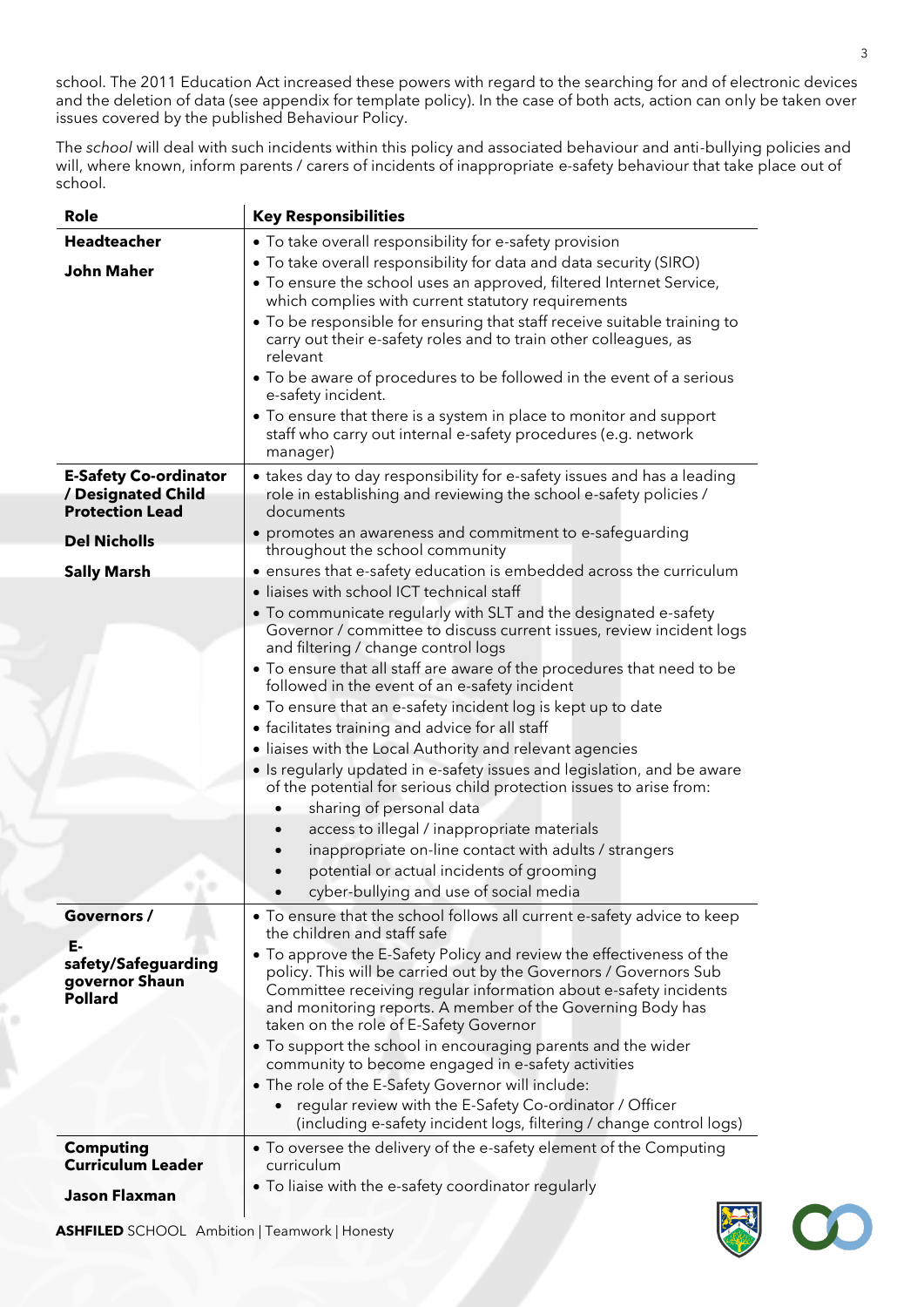| <b>Network</b><br>Manager/technician | • To report any e-safety related issues that arises, to the e-safety<br>coordinator.                                                                                                                                                                            |
|--------------------------------------|-----------------------------------------------------------------------------------------------------------------------------------------------------------------------------------------------------------------------------------------------------------------|
| <b>Paul Croot</b>                    | • To ensure that users may only access the school's networks through<br>an authorised and properly enforced password protection policy, in<br>which passwords are regularly changed                                                                             |
|                                      | • To ensure that provision exists for misuse detection and malicious<br>attack e.g. keeping virus protection up to date)                                                                                                                                        |
|                                      | • To ensure the security of the school ICT system<br>• To ensure that access controls / encryption exist to protect personal<br>and sensitive information held on school-owned devices                                                                          |
|                                      | • the school's policy on web filtering is applied and updated on a<br>regular basis                                                                                                                                                                             |
|                                      | • LGfL is informed of issues relating to the filtering applied by the<br>Grid                                                                                                                                                                                   |
|                                      | • that he / she keeps up to date with the school's e-safety policy and<br>technical information in order to effectively carry out their e-safety<br>role and to inform and update others as relevant                                                            |
|                                      | • that the use of the network / Virtual Learning Environment<br>(LEARNING PLATFORM) / remote access / email is regularly<br>monitored in order that any misuse / attempted misuse can be<br>reported to the E-Safety Co-ordinator/Headteacher for investigation |
|                                      | / action / sanction<br>• To ensure appropriate backup procedures exist so that critical                                                                                                                                                                         |
|                                      | information and systems can be recovered in the event of a disaster.                                                                                                                                                                                            |
|                                      | • To keep up-to-date documentation of the school's e-security and<br>technical procedures                                                                                                                                                                       |
| <b>Teachers</b>                      | • To embed e-safety issues in all aspects of the curriculum and other<br>school activities                                                                                                                                                                      |
|                                      | • To supervise and guide pupils carefully when engaged in learning<br>activities involving online technology (including, extra-curricular<br>and extended school activities if relevant)                                                                        |
|                                      | • To ensure that pupils are fully aware of research skills and are fully<br>aware of legal issues relating to electronic content such as copyright<br>laws                                                                                                      |
| All staff                            | • To read, understand and help promote the school's e-safety policies<br>and guidance                                                                                                                                                                           |
|                                      | • To read, understand, sign and adhere to the school staff Acceptable<br>Use Agreement / Policy                                                                                                                                                                 |
|                                      | • To be aware of e-safety issues related to the use of mobile phones,<br>cameras and hand held devices and that they monitor their use and<br>implement current school policies with regard to these devices                                                    |
|                                      | • To report any suspected misuse or problem to the e-safety<br>coordinator                                                                                                                                                                                      |
|                                      | • To maintain an awareness of current e-safety issues and guidance<br>e.g. through CPD                                                                                                                                                                          |
|                                      | . To model safe, responsible and professional behaviours in their own<br>use of technology                                                                                                                                                                      |
|                                      | • To ensure that any digital communications with pupils should be on<br>a professional level and only through school based systems, never<br>through personal mechanisms, e.g. email, text, mobile phones etc.                                                  |
| <b>Pupils</b>                        | • Read, understand, sign and adhere to the Student / Pupil<br>Acceptable Use Policy                                                                                                                                                                             |
|                                      | • have a good understanding of research skills and the need to avoid<br>plagiarism and uphold copyright regulations                                                                                                                                             |
|                                      | • to understand the importance of reporting abuse, misuse or access<br>to inappropriate materials                                                                                                                                                               |
|                                      | • to know what action to take if they or someone they know feels<br>worried or vulnerable when using online technology.                                                                                                                                         |

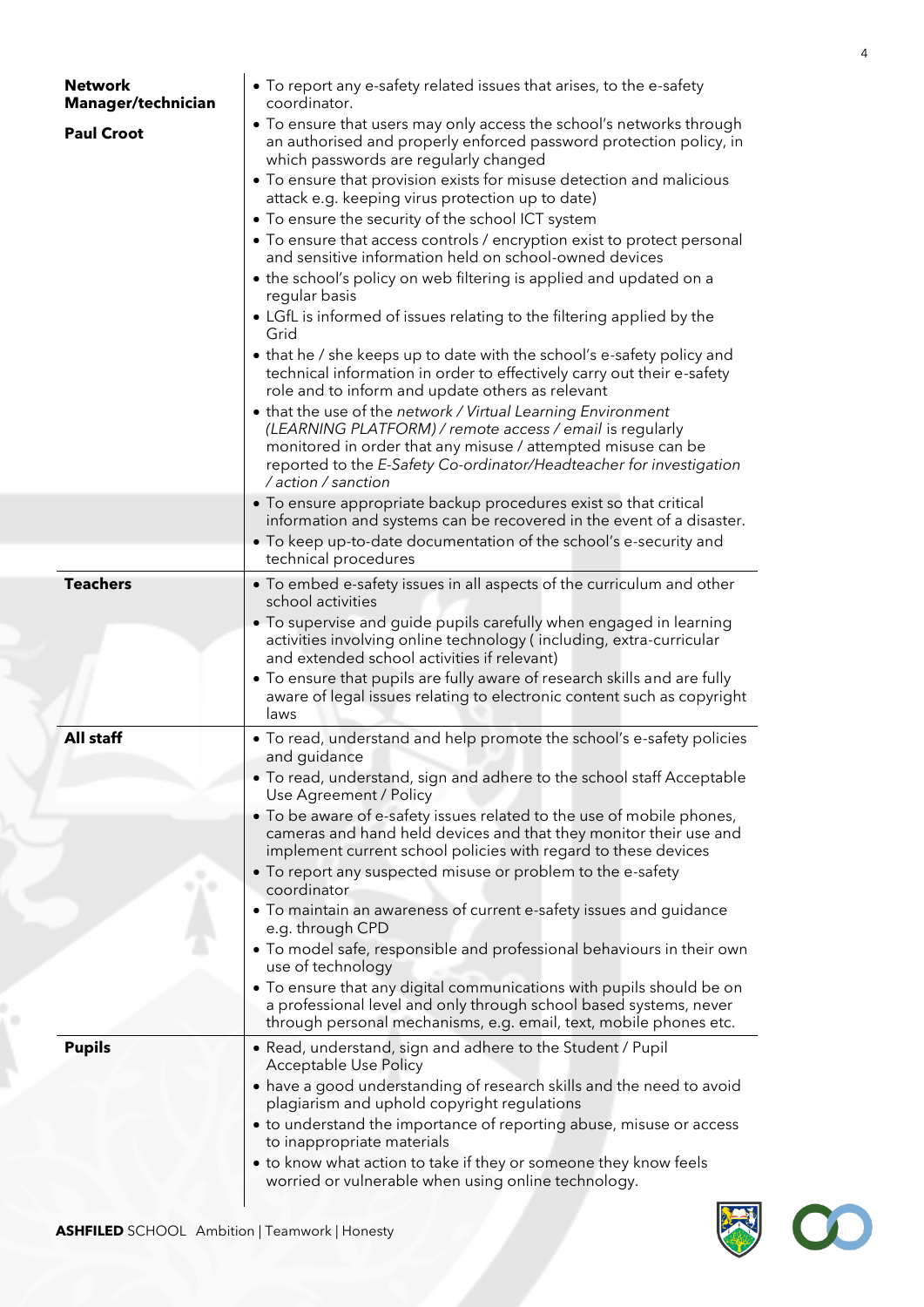|                        | • to know and understand school policy on the use of mobile<br>phones, digital cameras and hand held devices.<br>• To know and understand school policy on the taking / use of images<br>and on cyber-bullying.<br>• To understand the importance of adopting good e-safety practice<br>when using digital technologies out of school and realise that the<br>school's E-Safety Policy covers their actions out of school, if related<br>to their membership of the school<br>• To take responsibility for learning about the benefits and risks of<br>using the Internet and other technologies safely both in school and<br>at home |
|------------------------|---------------------------------------------------------------------------------------------------------------------------------------------------------------------------------------------------------------------------------------------------------------------------------------------------------------------------------------------------------------------------------------------------------------------------------------------------------------------------------------------------------------------------------------------------------------------------------------------------------------------------------------|
|                        | • to help the school in the creation/ review of e-safety policies                                                                                                                                                                                                                                                                                                                                                                                                                                                                                                                                                                     |
| <b>Parents/carers</b>  | • to support the school in promoting e-safety and endorse the<br>Parents' Acceptable Use Agreement which includes the pupils' use<br>of the Internet and the school's use of photographic and video<br>images<br>• to read, understand and promote the school Pupil Acceptable Use<br>Agreement with their children<br>• to access the school website / LEARNING PLATFORM / on-line<br>student / pupil records in accordance with the relevant school<br>Acceptable Use Agreement.<br>• to consult with the school if they have any concerns about their                                                                              |
|                        | children's use of technology                                                                                                                                                                                                                                                                                                                                                                                                                                                                                                                                                                                                          |
| <b>External groups</b> | • Any external individual / organisation will sign an Acceptable Use<br>Policy prior to using any equipment or the Internet within school                                                                                                                                                                                                                                                                                                                                                                                                                                                                                             |
|                        |                                                                                                                                                                                                                                                                                                                                                                                                                                                                                                                                                                                                                                       |

# **Communication:**

The policy will be communicated to staff/pupils/community in the following ways:

- Policy to be posted on the school website/ LEARNING PLATFORM / classrooms
- Policy to be part of school induction pack for new staff
- Acceptable use agreements discussed with pupils at the start of each year.
- Acceptable use agreements to be issued to whole school community, usually on entry to the school

# **Handling complaints:**

- The school will take all reasonable precautions to ensure e-safety. However, owing to the international scale and linked nature of Internet content, the availability of mobile technologies and speed of change, it is not possible to guarantee that unsuitable material will never appear on a school computer or mobile device. Neither the school nor the Local Authority can accept liability for material accessed, or any consequences of Internet access.
- Staff and pupils are given information about infringements in use and possible sanctions. Sanctions available include:
	- interview/counselling by tutor / Achievement Leader / E-Safety Coordinator / Headteacher;
	- informing parents or carers;
	- removal of Internet or computer access for a period, [which could ultimately prevent access to files held on the system, including examination coursework;
	- referral to LA / Police.
- Our E-Safety Coordinator acts as first point of contact for any complaint. Any complaint about staff misuse is referred to the Headteacher.



**ASHFILED** SCHOOL Ambition | Teamwork | Honesty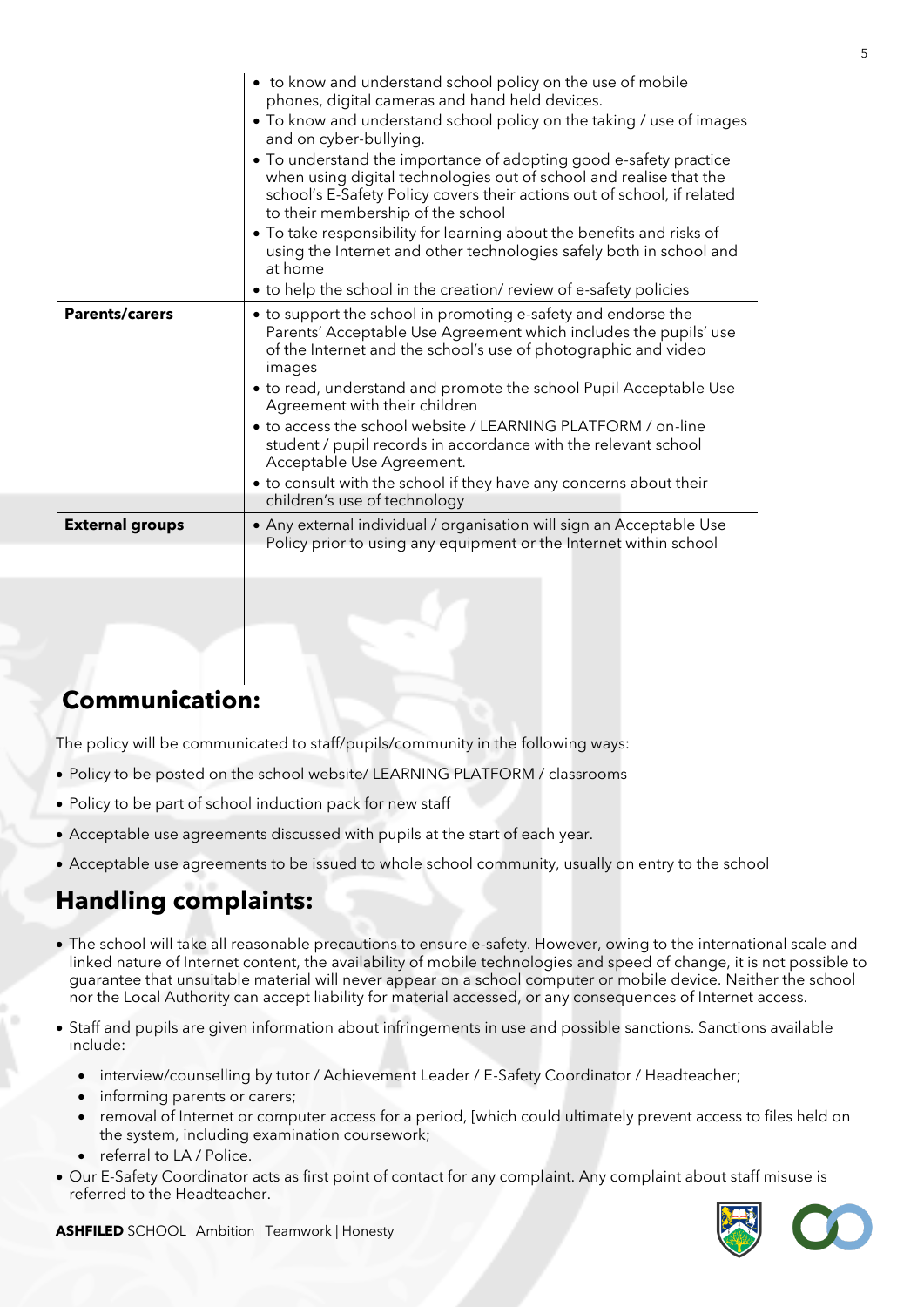• Complaints of cyberbullying are dealt with in accordance with our Anti-Bullying Policy. Complaints related to child protection are dealt with in accordance with school / LA child protection procedures.

## **Review and Monitoring**

The e-safety policy is referenced from within other school policies: Child Protection policy, Anti-Bullying policy and Behaviour policy.

- The school has an e-safety coordinator who will be responsible for document ownership, review and updates.
- The e-safety policy will be reviewed annually or when any significant changes occur with regard to the technologies in use within the school
- The e-safety policy has been written by the school e-safety Coordinator and is current and appropriate for its intended audience and purpose.
- There is widespread ownership of the policy and it has been agreed by the SLT and approved by Governors and other stakeholders. All amendments to the school e-safeguarding policy will be discussed in detail with all members of teaching staff.

# **1. Education and Curriculum**

## **Pupil e-safety curriculum**

#### This school

- Has a clear, progressive e-safety education programme as part of the Computing curriculum / PSHE curriculum. It is built on e-safeguarding and e-literacy framework. This covers a range of skills and behaviours appropriate to their age and experience, including:
	- to STOP and THINK before they CLICK
	- to develop a range of strategies to evaluate and verify information before accepting its accuracy;
	- to be aware that the author of a web site / page may have a particular bias or purpose and to develop skills to recognise what that may be;
	- to know how to narrow down or refine a search;
	- [for older pupils] to understand how search engines work and to understand that this affects the results they see at the top of the listings;
	- to understand acceptable behaviour when using an online environment / email, i.e. be polite, no bad or abusive language or other inappropriate behaviour; keeping personal information private;
	- to understand how photographs can be manipulated and how web content can attract the wrong sort of attention;
	- to understand why on-line 'friends' may not be who they say they are and to understand why they should be careful in online environments;
	- to understand why they should not post or share detailed accounts of their personal lives, contact information, daily routines, location, photographs and videos and to know how to ensure they have turnedon privacy settings;
	- to understand why they must not post pictures or videos of others without their permission;
	- to know not to download any files such as music files without permission;
	- to have strategies for dealing with receipt of inappropriate materials;
	- to understand why and how some people will 'groom' young people for sexual reasons;
	- To understand the impact of cyberbullying, sexting and trolling and know how to seek help if they are affected by any form of online bullying.
	- To know how to report any abuse including cyberbullying; and how to seek help if they experience problems when using the Internet and related technologies, i.e. parent or carer, teacher or trusted staff member, or an organisation such as ChildLine or the CLICK CEOP button.
- Plans Internet use carefully to ensure that it is age-appropriate and supports the learning objectives for specific curriculum areas.
- Will remind students about their responsibilities through an end-user Acceptable Use Policy which every student will sign/will be displayed throughout the school/will be displayed when a student logs on to the school network.
- Ensures staff will model safe and responsible behaviour in their own use of technology during lessons.

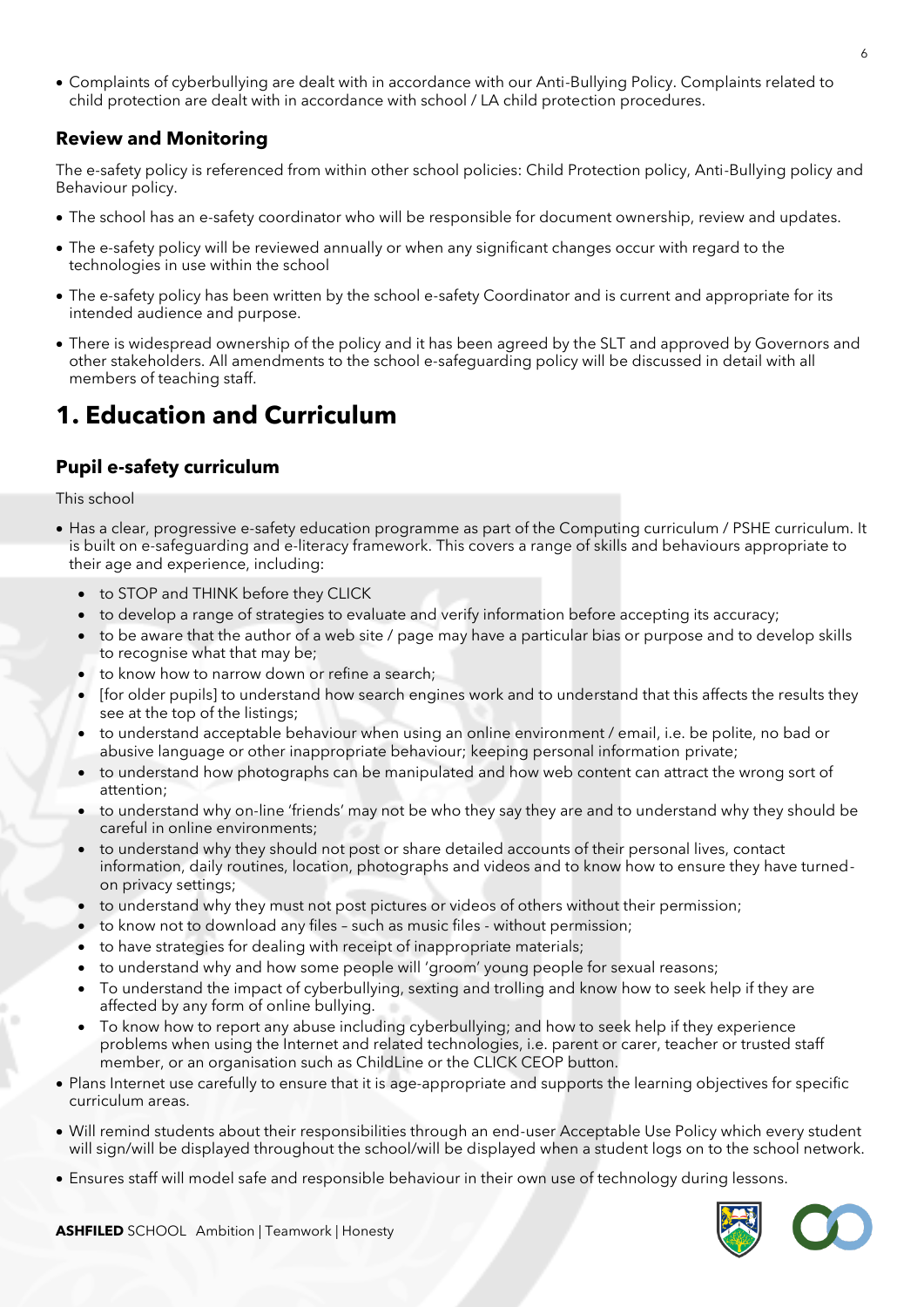- Ensures that when copying materials from the web, staff and pupils understand issues around plagiarism; how to check copyright and also know that they must respect and acknowledge copyright / intellectual property rights;
- Ensures that staff and pupils understand the issues around aspects of the commercial use of the Internet, as age appropriate. This may include, risks in pop-ups; buying on-line; on-line gaming / gambling;

## **Staff and governor training**

This school

- Ensures staff know how to send or receive sensitive and personal data and understand the requirement to encrypt data where the sensitivity requires data protection;
- Makes regular training available to staff on e-safety issues and the school's e-safety education program.
- Provides, as part of the induction process, all new staff [including those on university/college placement and work experience] with information and guidance on the e-safeguarding policy and the school's Acceptable Use Policies.

#### **Parent awareness and training**

This school

- Runs a rolling programme of advice, guidance and training for parents, including:
	- Introduction of the Acceptable Use Agreements to new parents, to ensure that principles of e-safe behaviour are made clear
	- Information leaflets; in school newsletters; on the school web site;
	- demonstrations, practical sessions held at school;
	- suggestions for safe Internet use at home;

provision of information about national support sites for parents.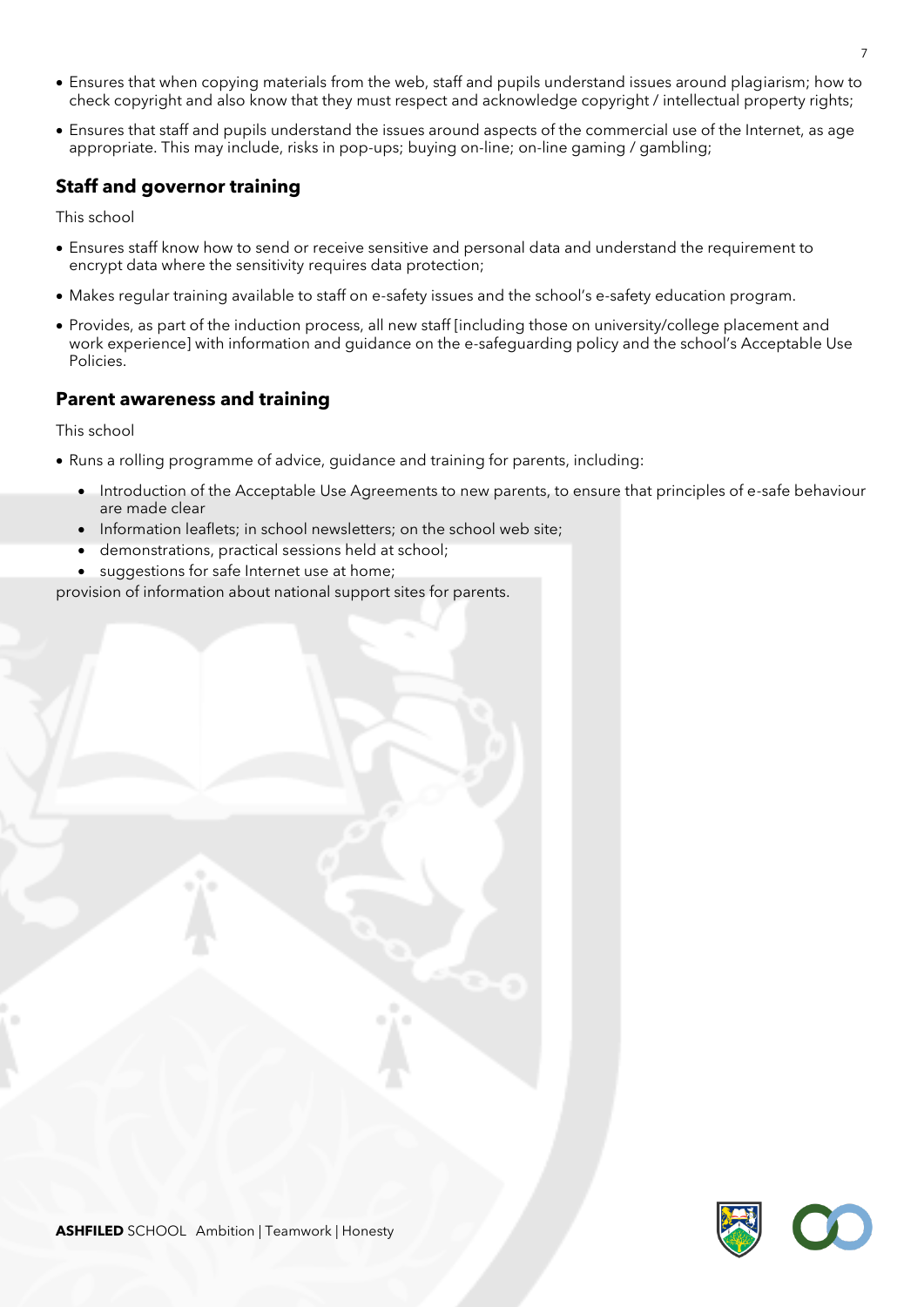# **2. Expected Conduct and Incident management**

## **Expected conduct**

In this school, all users:

- are responsible for using the school ICT systems in accordance with the relevant Acceptable Use Policy which they will be expected to sign before being given access to school systems. need to understand the importance of misuse or access to inappropriate materials and are aware of the consequences
- need to understand the importance of reporting abuse, misuse or access to inappropriate materials and know how to do so
- should understand the importance of adopting good e-safety practice when using digital technologies out of school and realise that the school's E-Safety Policy covers their actions out of school, if related to their membership of the school
- will be expected to know and understand school policies on the use of mobile phones, digital cameras and hand held devices. They should also know and understand school policies on the taking / use of images and on cyberbullying

**Staff** 

• are responsible for reading the school's e-safety policy and using the school ICT systems accordingly, including the use of mobile phones, and hand held devices.

#### Students/Pupils

• should have a good understanding of research skills and the need to avoid plagiarism and uphold copyright regulations

#### Parents/Carers

- should provide consent for pupils to use the Internet, as well as other technologies, as part of the e-safety acceptable use agreement form at time of their child's entry to the school
- should know and understand what the 'rules of appropriate use' are and what sanctions result from misuse

#### **Incident Management**

In this school:

- there is strict monitoring and application of the e-safety policy and a differentiated and appropriate range of sanctions, though the attitudes and behaviour of users are generally positive and there is rarely need to apply sanctions
- all members and its wider community are encouraged to be vigilant in reporting issues, in the confidence that issues will be dealt with quickly and sensitively, through the school's escalation processes.
- support is actively sought from other agencies as needed (e.g. the local authority and regional broadband grid, UK Safer Internet Centre helpline) in dealing with e-safety issues
- monitoring and reporting of e safety incidents takes place and contribute to developments in policy and practice in e-safety within the school. The records are reviewed/audited and reported to the school's senior leaders, Governors /the LA / NSCB
- parents / carers are specifically informed of e-safety incidents involving young people for whom they are responsible.

We will contact the Police if one of our staff or pupils receives online communication that we consider is particularly disturbing or breaks the law

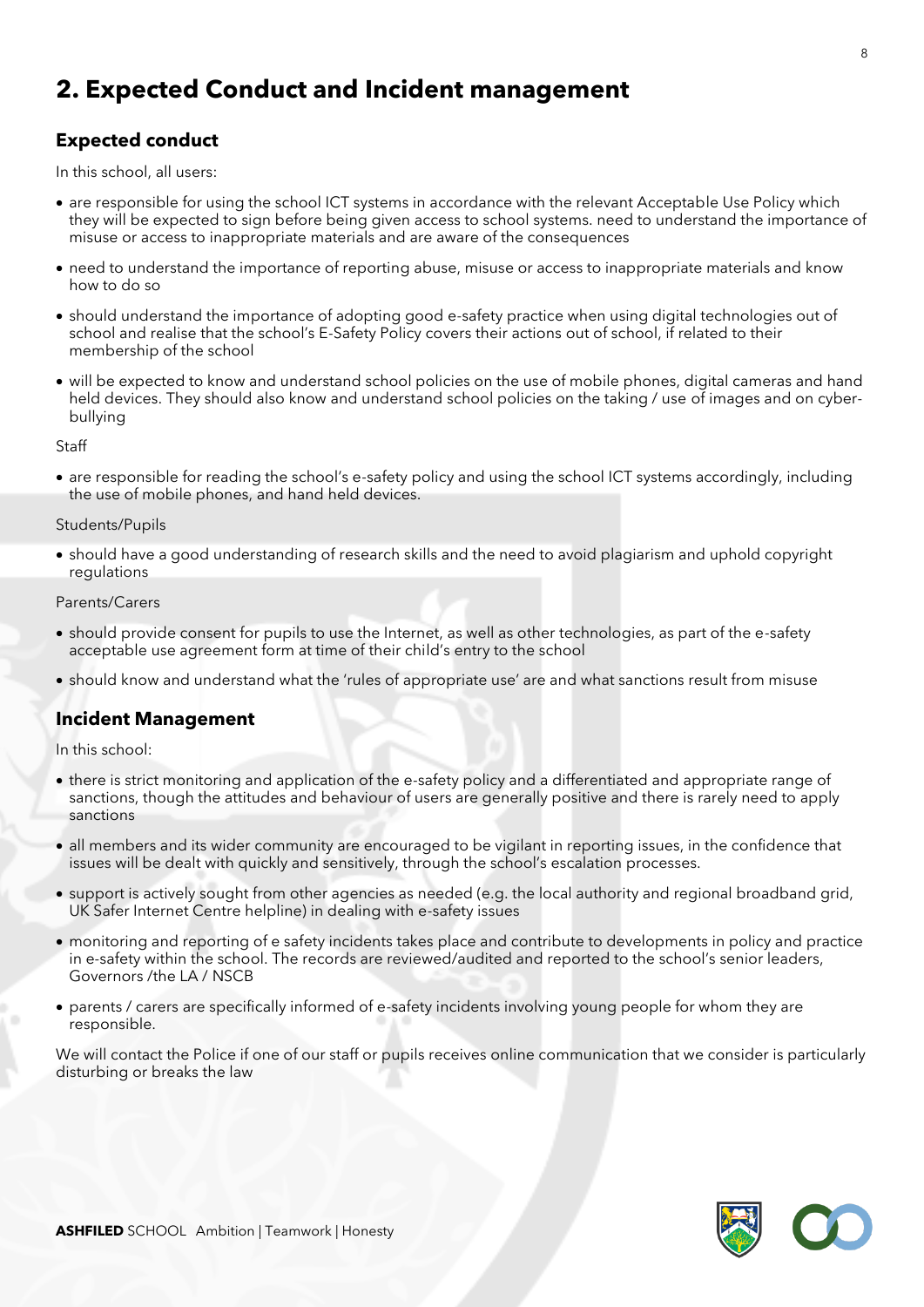# **3. Managing the ICT infrastructure**

#### • **Internet access, security (virus protection) and filtering**

This school:

- Uses user-level filtering where relevant, thereby closing down or opening up options appropriate to the age / stage of the students;
- Ensures network healthy through use of Sophos anti-virus software (from LGfL) etc. and network set-up so staff and pupils cannot download executable files;
- Uses DfE, LA or LGfL approved systems such as S2S, USO FX, secured email to send personal data over the Internet and uses encrypted devices or secure remote access were staff need to access personal level data off-site;
- Blocks all Chat rooms and social networking sites except those that are part of an educational network or approved Learning Platform;
- Only unblocks other external social networking sites for specific purposes / Internet Literacy lessons;
- Has blocked pupil access to music download or shopping sites except those approved for educational purposes at a regional or national level, such as Audio Network;
- Uses security time-outs on Internet access where practicable / useful;
- Works in partnership with the LA to ensure any concerns about the system are communicated so that systems remain robust and protect students;
- Is vigilant in its supervision of pupils' use at all times, as far as is reasonable, and uses common-sense strategies in learning resource areas where older pupils have more flexible access;
- Ensures all staff and students have signed an acceptable use agreement form and understands that they must report any concerns;
- Ensures pupils only publish within an appropriately secure environment: the school's learning environment/ the London LEARNING PLATFORM/ etc
- Requires staff to preview websites before use [where not previously viewed or cached] and encourages use of the school's Learning Platform as a key way to direct students to age / subject appropriate web sites; Plans the curriculum context for Internet use to match pupils' ability, using child-friendly search engines where more open Internet searching is required; e.g. [yahoo for kids](http://kids.yahoo.com/) or [ask for kids](http://www.askkids.com/), Google Safe Search, .....
- Never allows / Is vigilant when conducting 'raw' image search with pupils e.g. Google image search;
- Informs all users that Internet use is monitored:
- Informs staff and students that that they must report any failure of the filtering systems directly to the Network Manager. Our system administrator(s) logs or escalates as appropriate to the Technical service provider or Helpdesk as necessary;
- Makes clear all users know and understand what the 'rules of appropriate use' are and what sanctions result from misuse – through staff meetings and teaching programme;
- Provides advice and information on reporting offensive materials, abuse/ bullying etc. available for pupils, staff and parents
- Immediately refers any material we suspect is illegal to the appropriate authorities Police and the LA.
- Network management (user access, backup)
- This school
	- Uses individual, audited log-ins for all users;
	- Uses guest accounts occasionally for external or short term visitors for temporary access to appropriate services

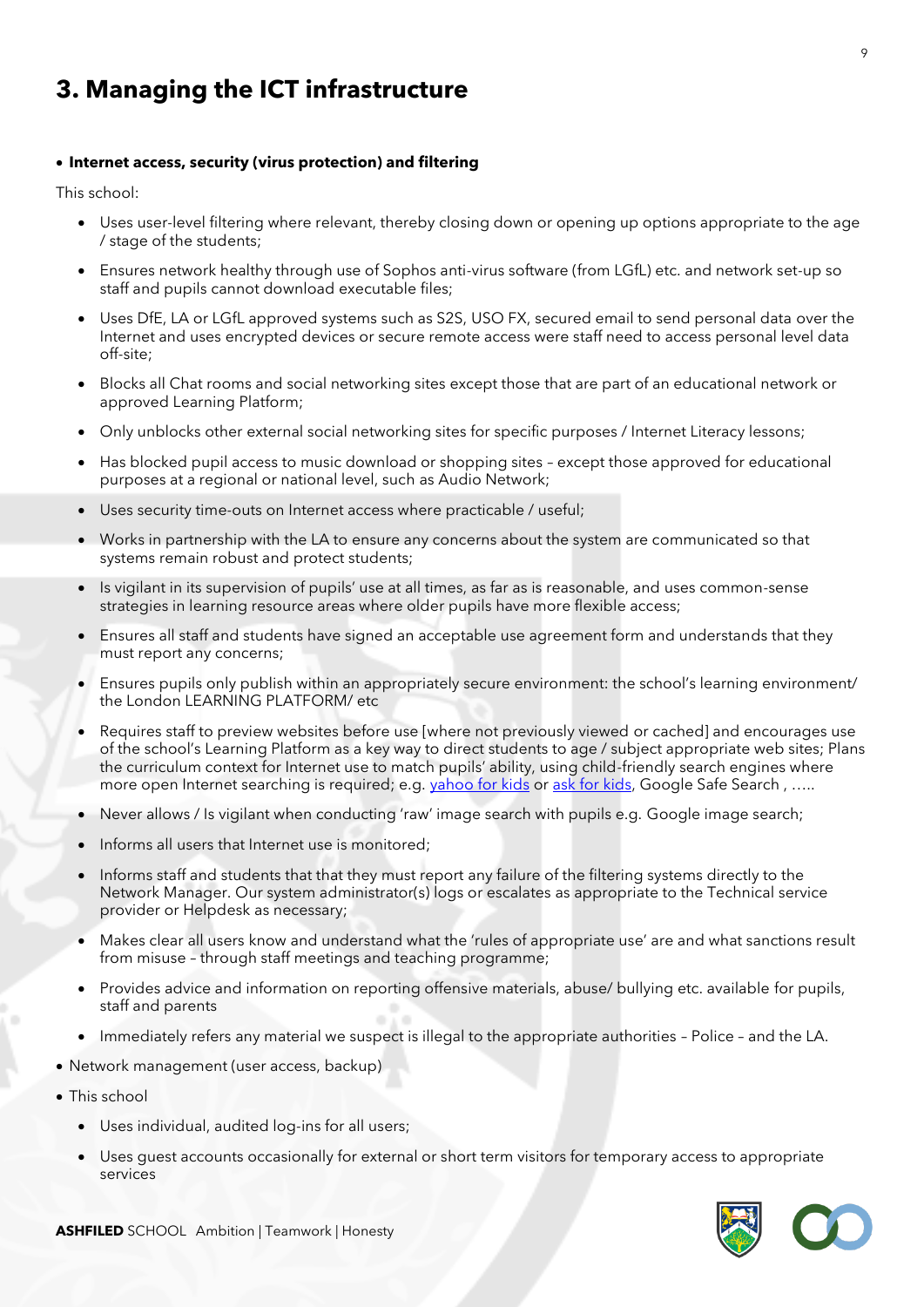- *Uses teacher 'remote' management control tools for controlling workstations / viewing users / setting-up applications and Internet web sites, where useful;*
- *Has additional local network auditing software installed;*
- Ensures the Systems Administrator / network manager is up-to-date with LGfL services and policies / requires the Technical Support Provider to be up-to-date school policies;
- Storage of all data within the school will conform to the UK data protection requirements
- Pupils and Staff using mobile technology, where storage of data is online, will conform to the EU data [protection directive](http://en.wikipedia.org/wiki/Data_Protection_Directive) where storage is hosted within the EU.

#### *To ensure the network is used safely, this school:*

- Ensures staff read and sign that they have understood the school's e-safety Policy. Following this, they are set-up with Internet, email access and network access. Online access to service is through a unique, audited username and password. We also *provide a different / use the same username and password* for access to our school's network;
- Staff access to the schools' management information system is controlled through a separate password for data security purposes;
- We provide pupils with an individual network log-in username. From Year 7 they are also expected to use a personal password;
- All pupils have their own unique username and password which gives them access to the Internet, the Learning Platform *and (for older pupils) their own school approved email account*;
- Makes clear that no one should log on as another user and makes clear that pupils should never be allowed to log-on or use teacher and staff logins as these have far less security restrictions and inappropriate use could damage files or the network;
- Has set-up the network with a shared work area for pupils and one for staff. Staff and pupils are shown how to save work and access work from these areas;
- Requires all users to always log off when they have finished working or are leaving the computer unattended;
- Where a user finds a logged-on machine, we require them to always log-off and then log-on again as themselves.
- Has set-up the network so that users cannot download executable files / programmes;
- Has blocked access to music/media download or shopping sites except those approved for educational purposes;
- Scans all mobile equipment with anti-virus / spyware before it is connected to the network;
- Makes clear that staff are responsible for ensuring that all equipment that goes home has the anti-virus and spyware software maintained up-to-date and the school provides them with a solution to do so;
- Makes clear that staff are responsible for ensuring that any computer or laptop loaned to them by the school, is used solely to support their professional responsibilities and that they notify the school of any "significant personal use" as defined by HM Revenue & Customs.
- *Makes clear that staff accessing LA systems do so in accordance with any Corporate policies; e.g. Borough email or Intranet; finance system, Personnel system etc.*
- Maintains equipment to ensure Health and Safety is followed; e.g. projector filters cleaned by site manager / TA; equipment installed and checked by approved Suppliers / LA electrical engineers
- Has integrated curriculum and administration networks, but access to the Management Information System is setup so as to ensure staff users can only access modules related to their role; e.g. teachers access report writing module; SEN coordinator - SEN data;
- Ensures that access to the school's network resources from remote locations by staff is restricted and access is only through school / LA approved systems:
- Does not allow any outside Agencies to access our network remotely except where there is a clear professional need and then access is restricted and is only through approved systems;

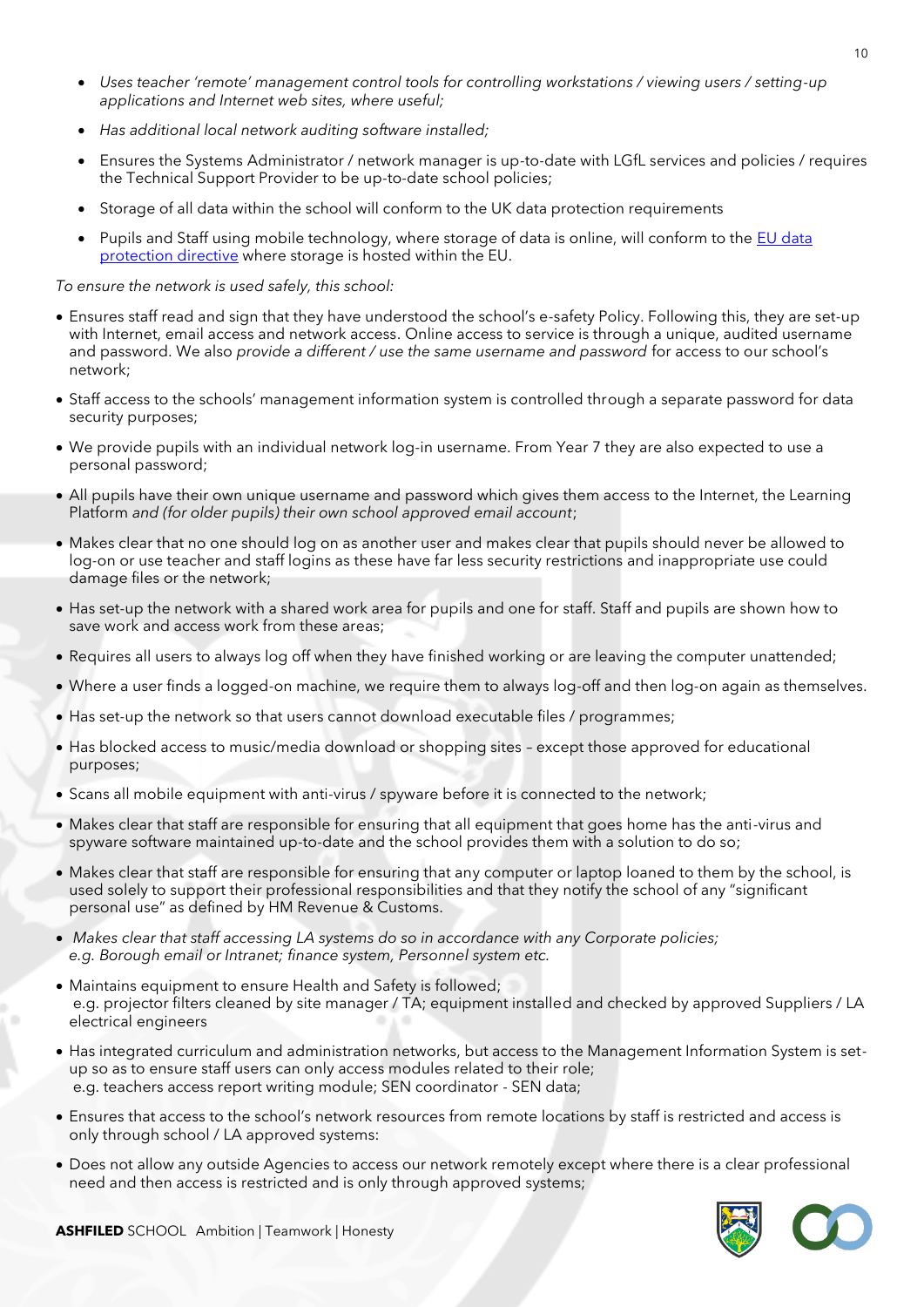e.g. technical support or MIS Support, our Education Welfare Officers accessing attendance data on specific children, parents using a secure portal to access information on their child;

- Provides pupils and staff with access to content and resources through the approved Learning Platform which staff and pupils access using their username and password;
- Makes clear responsibilities for the daily back up of MIS and finance systems and other important files;
- Has a clear disaster recovery system in place for critical data that includes a secure, remote back up of critical data, that complies with external Audit's requirements;
- Uses our broadband network for our CCTV system and have had set-up by approved partners;
- Ensures that all pupil level data or personal data sent over the Internet is encrypted or only sent within the approved secure system in our LA;
- Follows ISP advice on Local Area and Wide Area security matters and firewalls and routers have been configured to prevent unauthorised use of our network;
- Our wireless network has been secured to industry standard Enterprise security level /appropriate standards suitable for educational use;
- All computer equipment is installed professionally and meets health and safety standards;
- Projectors are maintained so that the quality of presentation remains high;
- Reviews the school ICT systems regularly with regard to health and safety and security.

#### **Password policy**

- This school makes it clear that staff and pupils must always keep their password private, must not share it with others and must not leave it where others can find it;
- All staff have their own unique username and private passwords to access school systems. Staff are responsible for keeping their password private.
- We require staff to use strong passwords mixture of lower and upper case as well as numbers.
- We require staff to change their passwords on a regular basis as dictated by the system.

#### **E-mail**

#### **This school**

- Provides staff with an email account for their professional use and makes clear personal email should be through a separate account;
- Will contact the Police if one of our staff or pupils receives an e-mail that we consider is particularly disturbing or breaks the law.
- Will ensure that email accounts are maintained and up to date
- Reports messages relating to or in support of illegal activities to the relevant Authority and if necessary to the Police.
- Knows that spam, phishing and virus attachments can make e mails dangerous. We use a number of technologies to help protect users and systems in the school, including desktop anti-virus product Sophos, plus direct email filtering for viruses, Trojans, pornography, phishing and inappropriate language. Finally, and in support of these, filtering monitors and protects our Internet access to the World Wide Web.

#### **Pupils:**

- Pupils are introduced to, and use e-mail as part of the ICT/Computing scheme of work.
- Pupils can only receive external mail from, and send external mail to, addresses if the SafeMail rules have been set to allow this.
- Pupils are taught about the safety and 'netiquette' of using e-mail both in school and at home i.e. they are taught:
	- not to give out their e-mail address unless it is part of a school managed project or to someone they know and trust and is approved by their teacher or parent/carer;

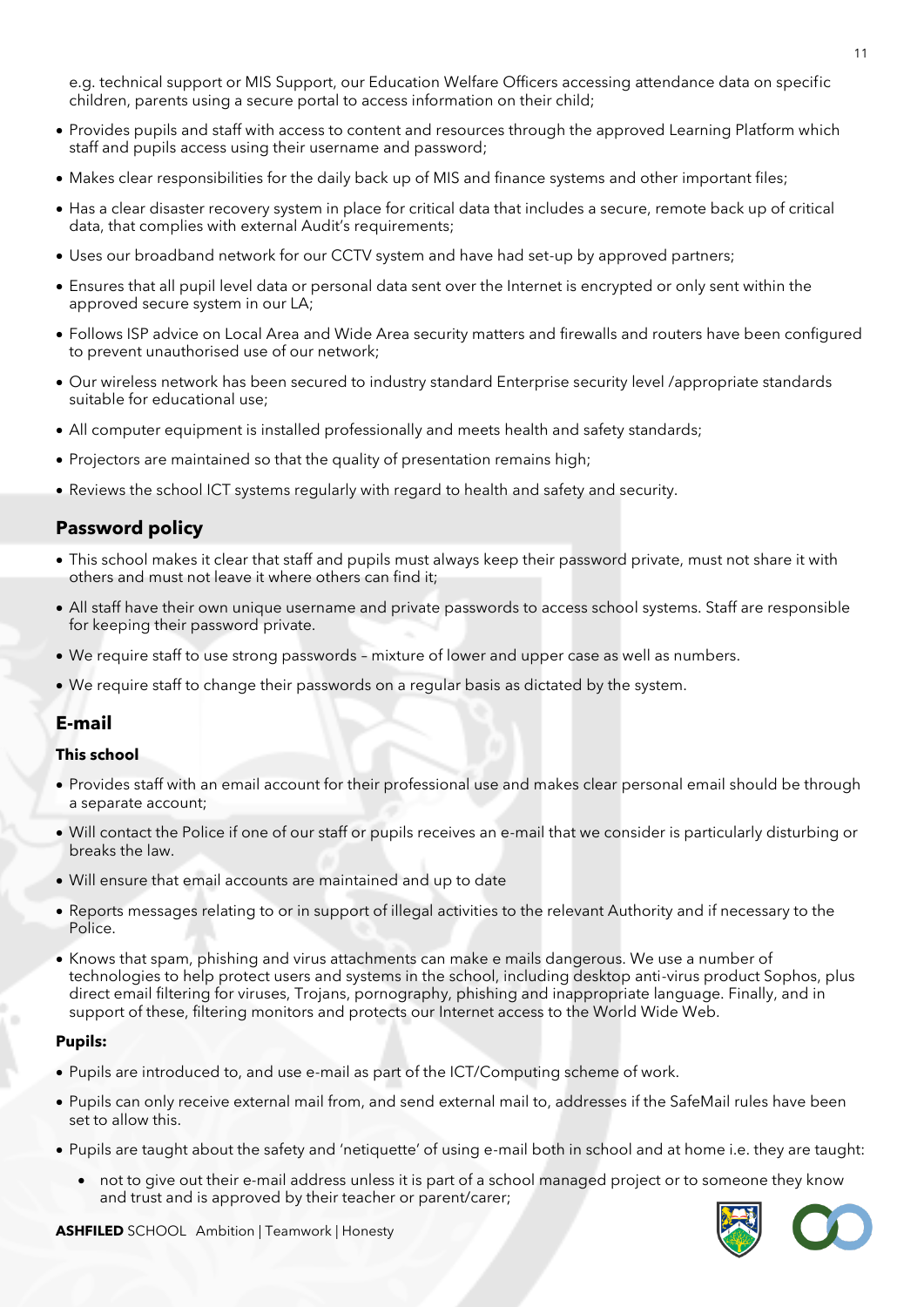- that an e-mail is a form of publishing where the message should be clear, short and concise;
- that any e-mail sent to an external organisation should be written carefully and authorised before sending, in the same way as a letter written on school headed paper;
- they must not reveal private details of themselves or others in e-mail, such as address, telephone number, etc.;
- to 'Stop and Think Before They Click' and not open attachments unless sure the source is safe;
- that they should think carefully before sending any attachments;
- embedding adverts is not allowed:
- that they must immediately tell a teacher / responsible adult if they receive an e-mail which makes them feel uncomfortable, is offensive or bullying in nature;
- not to respond to malicious or threatening messages;
- not to delete malicious of threatening e-mails, but to keep them as evidence of bullying;
- not to arrange to meet anyone they meet through e-mail without having discussed with an adult and taking a responsible adult with them;
- that forwarding 'chain' e-mail letters is not permitted.
- Pupils sign the school Agreement Form to say they have read and understood the e-safety rules, including e-mail and we explain how any inappropriate use will be dealt with.

#### **Staff:**

- Staff can only use the e mail systems on the school system
- Staff only use e-mail systems for professional purposes
- Access in school to external personal e mail accounts may be blocked
- Never use email to transfer staff or pupil personal data.
- Staff know that e-mail sent to an external organisation must be written carefully, (and may require authorisation), in the same way as a letter written on school headed paper. That it should follow the school 'house-style':
	- the sending of multiple or large attachments should be limited, and may also be restricted by the provider of the service being used;
	- the sending of chain letters is not permitted;
	- embedding adverts is not allowed;

#### **School website**

- The Headteacher takes overall responsibility to ensure that the website content is accurate and the quality of presentation is maintained;
- The school web site complies with the [statutory DfE guidelines for publications;](http://www.education.gov.uk/aboutdfe/advice/f00215241/school-information)
- Most material is the school's own work; where other's work is published or linked to, we credit the sources used and state clearly the author's identity or status;
- The point of contact on the web site is the school address, telephone number and we use a general email contact address, e.g. info@schooladdress or admin@schooladdress. Home information or individual e-mail identities will not be published;
- Photographs published on the web do not have full names attached;
- We do not use pupils' names when saving images in the file names or in the tags when publishing to the school website;
- We do not use embedded geodata in respect of stored images
- We expect teachers using' school approved blogs or wikis to password protect them and run from the school website.

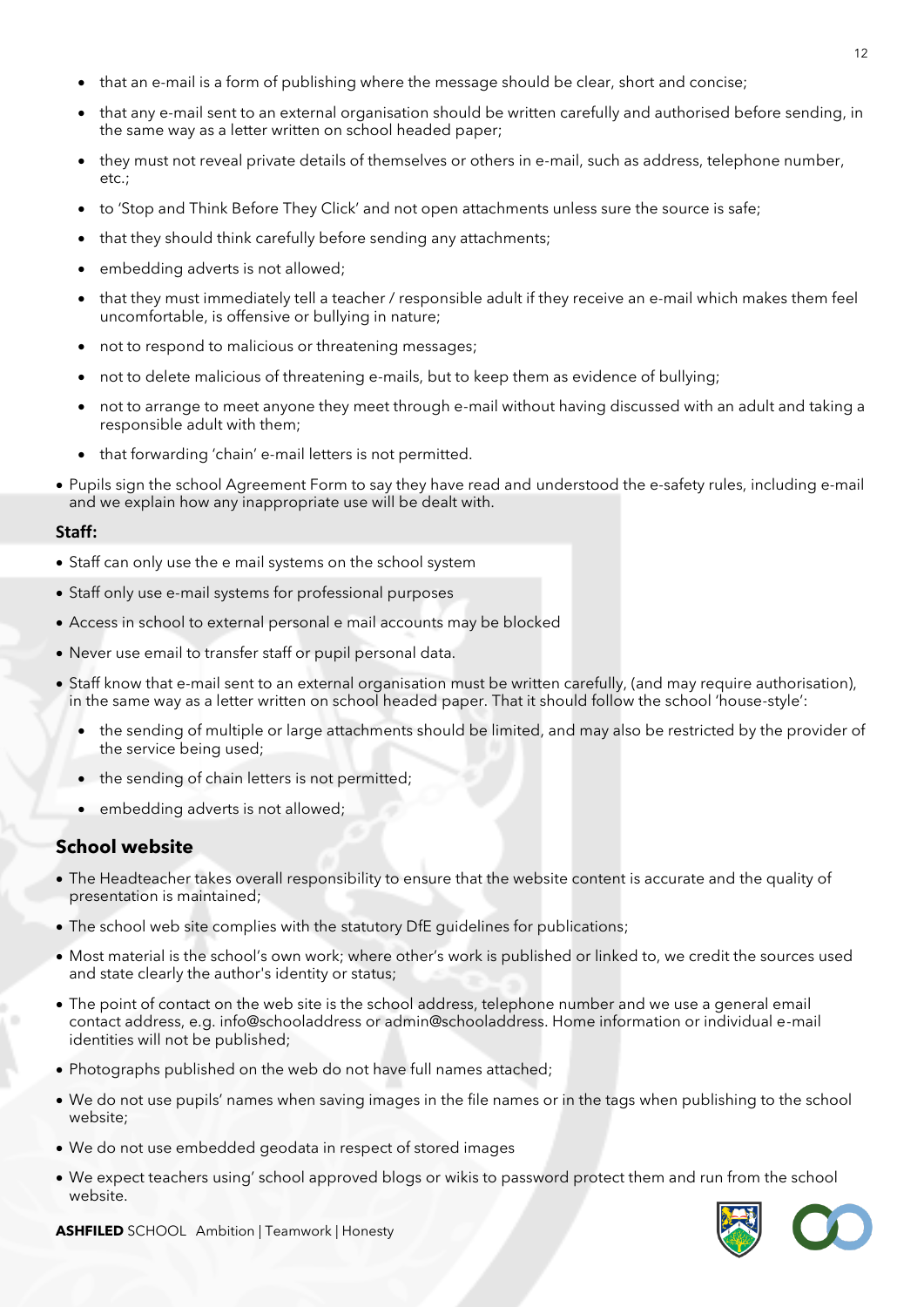## **Learning platform**

- Uploading of information on the schools' Learning Platform / virtual learning space is shared between different staff members according to their responsibilities e.g. all class teachers upload information in their class areas;
- Photographs and videos uploaded to the schools LEARNING PLATFORM will only be accessible by members of the school community;
- In school, pupils are only able to upload and publish within school approved and closed systems, such as the Learning Platform;

## **Social networking**

• Teachers are instructed not to run social network spaces for student use on a personal basis or to open up their own spaces to their students, but to use the schools' preferred system for such communications.

School staff will ensure that in private use:

- No reference should be made in social media to students / pupils, parents / carers or school staff
- They do not engage in online discussion on personal matters relating to members of the school community
- Personal opinions should not be attributed to the *school /academy* or local authority
- Security settings on personal social media profiles are regularly checked to minimise risk of loss of personal information.

#### **CCTV**

• We have CCTV in the school as part of our site surveillance for staff and student safety. We will not reveal any recordings (*retained by the Support Provider for 28 days*), without permission except where disclosed to the Police as part of a criminal investigation.

We use specialist lesson recording equipment on occasions as a tool to share best teaching practice. We do not reveal any such recordings outside of the staff and will not use for any other purposes.

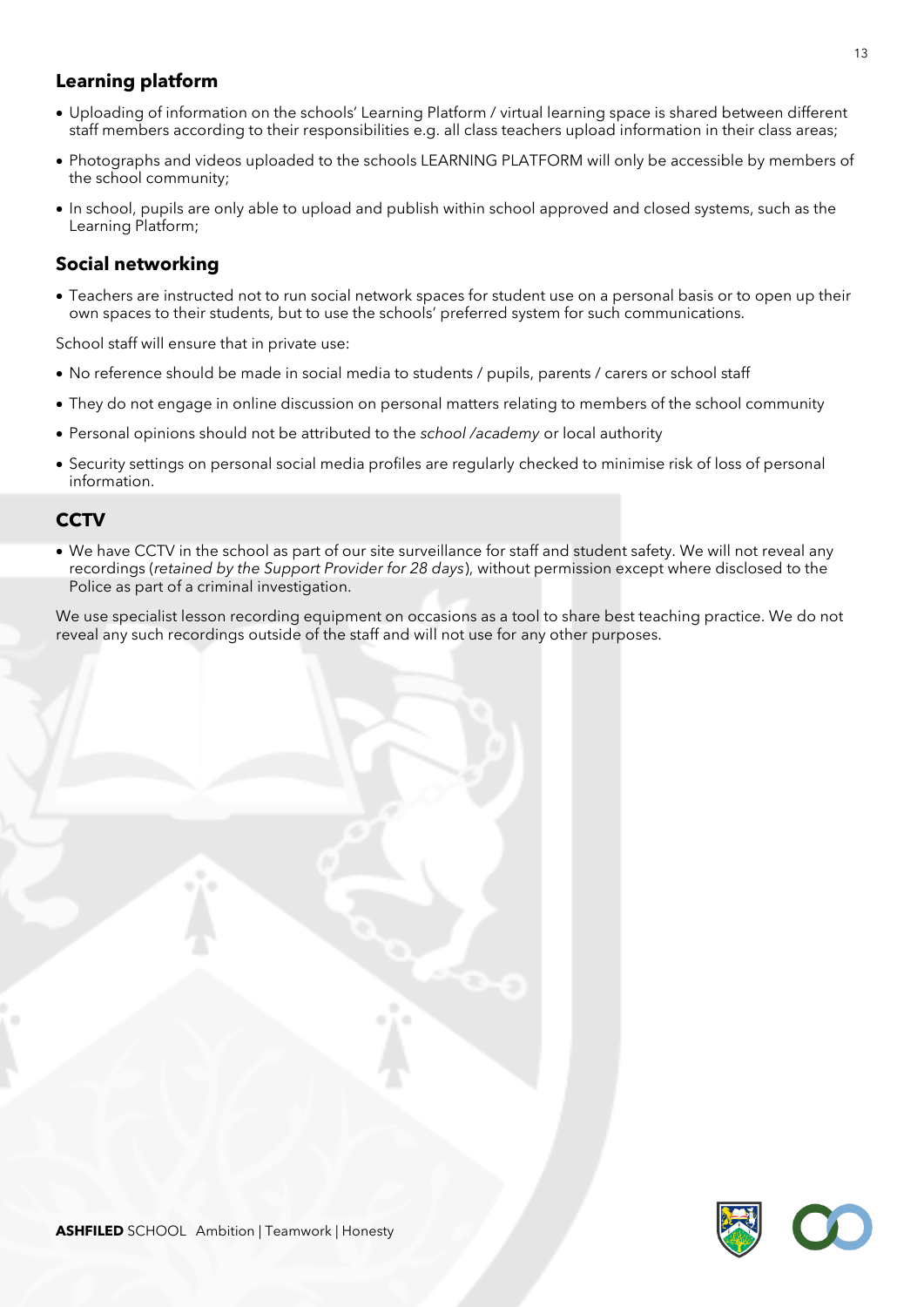# **4. Data security: Management Information System access and Data transfer**

## **Strategic and operational practices**

At this school:

The Head Teacher is the Senior Information Risk Officer (SIRO).

Staff are clear who are the key contact(s) for key school information (the Information Asset Owners) are. We have listed the information and information asset owners.

- We ensure staff know who to report any incidents where data protection may have been compromised.
- All staff are DBS checked and records are held in one central record.
- We ensure students sign an Acceptable Use Agreement form. We have a system so we know who has signed.
- The code of conduct makes clear staffs' responsibilities with regard to data security, passwords and access.
- We follow LA guidelines for the transfer of any data, such as MIS data or reports of children, to professionals working in the Local Authority or their partners in Children's Services / Family Services, Health, Welfare and Social Services.
- We require that any Protect and Restricted material must be encrypted if the material is to be removed from the school and limit such data removal. / We have an approved remote access solution so staff can access sensitive and other data from home, without need to take data home.
- School staff with access to setting-up usernames and passwords for email, network access and Learning Platform access are working within the approved system and follow the security processes required by those systems.
	- We ask staff to undertaken at least annual house-keeping to review, remove and destroy any digital materials and documents which need no longer be stored.

# **General Data Protection Regulation**

All data within this policy will be processed in line with the requirements and protections set out in the General Data Protection Regulation.

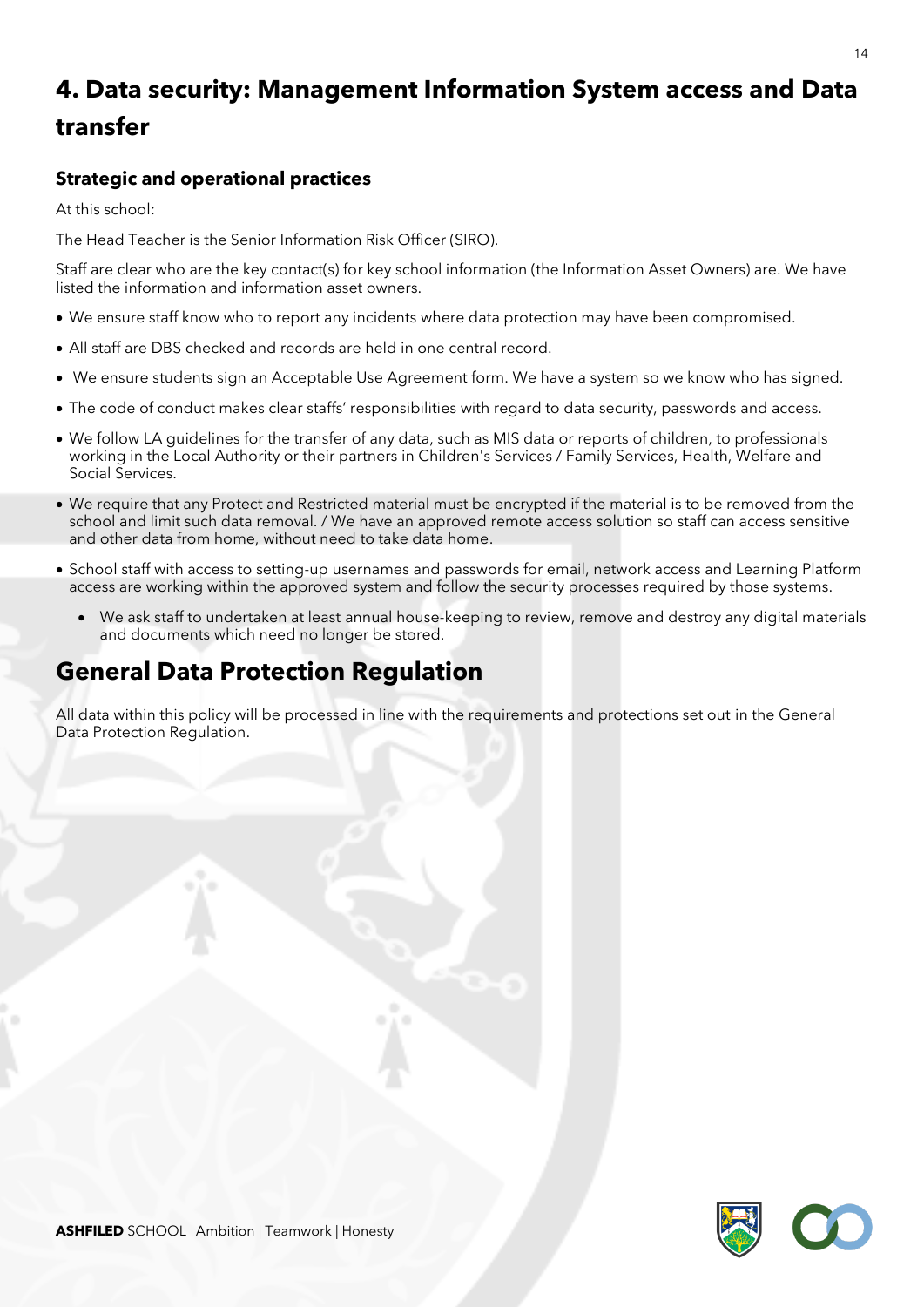# **ASHFIELD SCHOOL - Student Acceptable Use Agreement**

## **School Policy**

Digital technologies have become integral to the lives of children and young people, both within schools and outside school. These technologies are powerful tools, which open up new opportunities for everyone. These technologies can stimulate discussion, promote creativity and stimulate awareness of context to promote effective learning. Young people should have an entitlement to safe internet access at all times.

## **This Acceptable Use Policy is intended to ensure:**

- that young people will be responsible users and stay safe while using the internet and other digital technologies for educational, personal and recreational use.
- that school systems and users are protected from accidental or deliberate misuse that could put the security of the systems and users at risk.

The school will try to ensure that *students / pupils* will have good access to digital technologies to enhance their learning and will, in return, expect the *students / pupils* to agree to be responsible users.

## **Acceptable Use Policy Agreement**

I understand that I must use school ICT systems in a responsible way, to ensure that there is no risk to my safety or to the safety and security of the ICT systems and other users.

#### **For my own personal safety:**

- I understand that the *school* will monitor my use of the systems, devices and digital communications.
- I will keep my username and password safe and secure I will not share it, nor will I try to use any other person's username and password. I understand that I should not write down or store a password where it is possible that someone may steal it.
- I will be aware of "stranger danger", when I am communicating on-line.
- I will not disclose or share personal information about myself or others when on-line (this could include names, addresses, email addresses, telephone numbers, age, gender, educational details, financial details, etc.)
- I will not arrange to meet people off-line that I have communicated with on-line.
- I will immediately report to a teacher any unpleasant or inappropriate material or messages or anything that makes me feel uncomfortable when I see it on-line.

## **I understand that everyone has equal rights to use technology as a resource and:**

- I understand that the *school* systems and devices are primarily intended for educational use and that I will not use them for personal or recreational use unless I have permission.
- I will not try (unless I have permission) to make large downloads or uploads that might take up internet capacity and prevent other users from being able to carry out their work.
- I will not use the *school* systems or devices for on-line gaming, on-line gambling, internet shopping. I will only use *school* systems or devices for file sharing, or video broadcasting (eg YouTube), when I have permission of a member of staff to do so.

## **I will act as I expect others to act toward me:**

- I will respect others' work and property and will not access, copy, remove or otherwise alter any other user's files, without the owner's knowledge and permission.
- I will be polite and responsible when I communicate with others, I will not use strong, aggressive or inappropriate language and I appreciate that others may have different opinions.
- **ASHFILED** SCHOOL Ambition | Teamwork | Honesty • I will not take or distribute images of anyone without their permission.

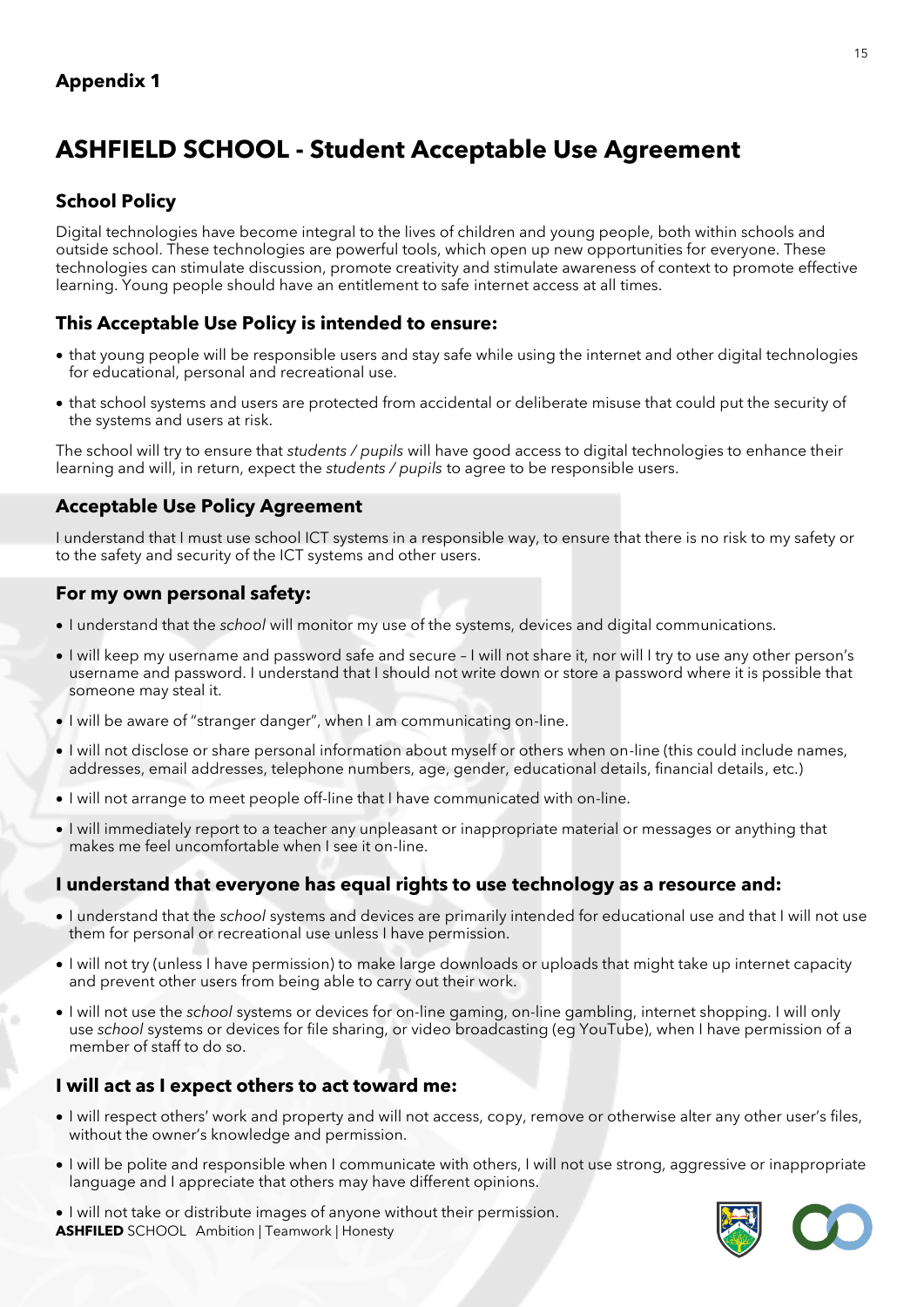#### **I recognise that the school has a responsibility to maintain the security and integrity of the technology it offers me and to ensure the smooth running of the** *school***:**

- I will only use my own personal devices (mobile phones / USB devices etc) in school if I have permission I understand that, if I do use my own devices in the *school*, I will follow the rules set out in this agreement, in the same way as if I was using school equipment.
- I understand the risks and will not try to upload, download or access any materials which are illegal or inappropriate or may cause harm or distress to others, nor will I try to use any programmes or software that might allow me to bypass the filtering / security systems in place to prevent access to such materials.
- I will immediately report any damage or faults involving equipment or software, however this may have happened.
- I will not open any hyperlinks in emails or any attachments to emails, unless I know and trust the person / organisation who sent the email, or if I have any concerns about the validity of the email (due to the risk of the attachment containing viruses or other harmful programmes)
- I will not install or attempt to install or store programmes of any type on any school device, nor will I try to alter computer settings.
- I will only use social media sites with permission and at the times that are allowed

#### **When using the internet for research or recreation, I recognise that:**

- I should ensure that I have permission to use the original work of others in my own work
- Where work is protected by copyright, I will not try to download copies (including music and videos)
- When I am using the internet to find information, I should take care to check that the information that I access is accurate, as I understand that the work of others may not be truthful and may be a deliberate attempt to mislead me.

#### **I understand that I am responsible for my actions, both in and out of school:**

- I understand that the *school* also has the right to take action against me if I am involved in incidents of inappropriate behaviour, that are covered in this agreement, when I am out of school and where they involve my membership of the school community (examples would be cyber-bullying, use of images or personal information).
- I understand that if I fail to comply with this Acceptable Use Policy Agreement, I will be subject to disciplinary action. This may include loss of access to the school network / internet, detentions, suspensions, contact with parents and in the event of illegal activities involvement of the police.

**Please complete the sections on the next page to show that you have read, understood and agree to the rules included in the Acceptable Use Agreement. If you do not sign and return this agreement, access will not be granted to school systems and devices.**